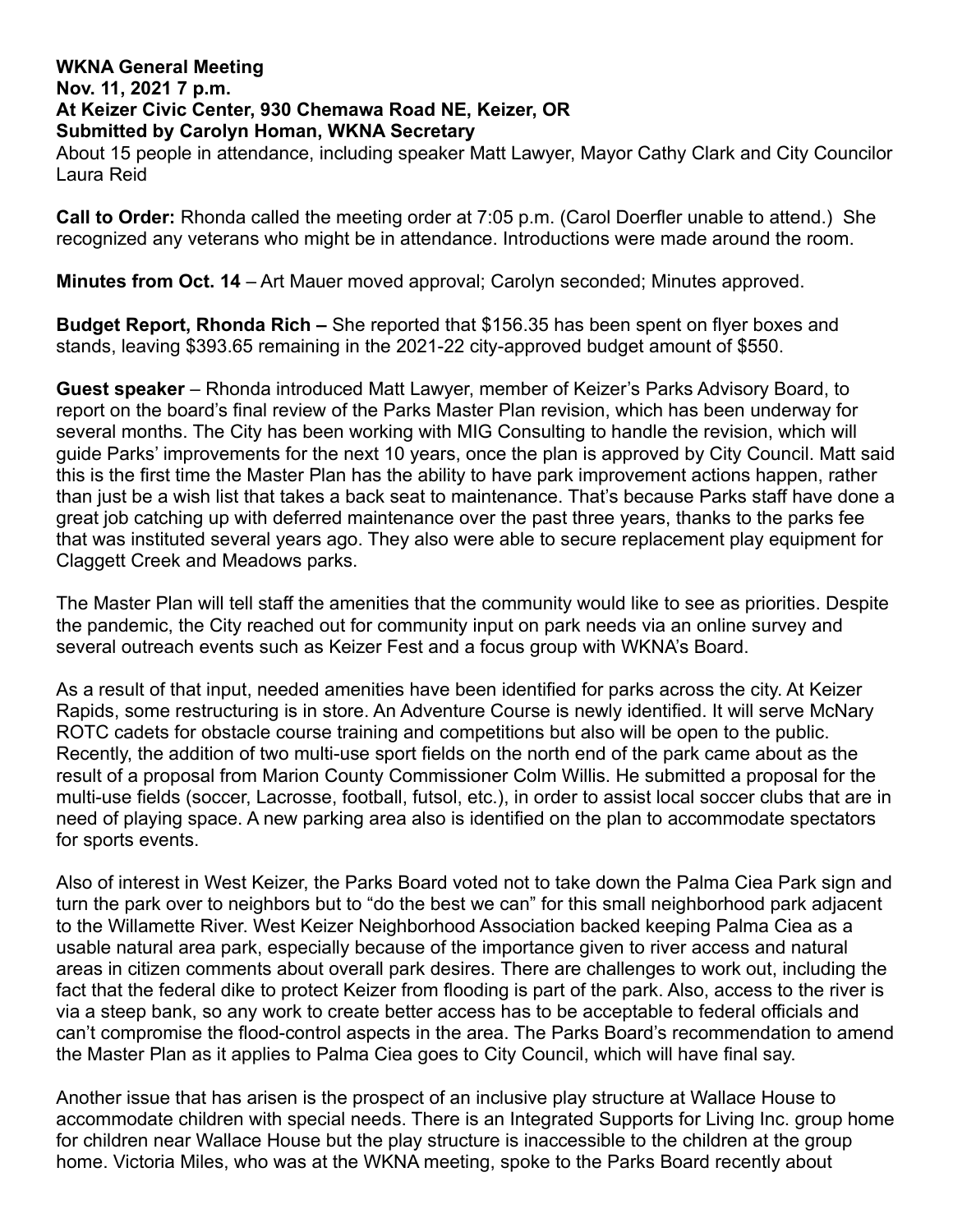creating sensory opportunities at Wallace House for children who have challenges with traditional play equipment models. Matt said this idea will be put before the Council Nov. 29 at their work session on the Master Plan.

For now, final plan approval looks like it will come in December or January. It could be remanded back to Parks Board for more work, but that isn't expected. People were directed to the City website to see the entire Master Plan and make comments.

In Question and Answer, residents of Tate Avenue expressed concerns about more cars inundating the neighborhood to attend soccer or other games on the new fields. People attending the summer concerts at the KRP amphitheater clog Tate and nearby Riverwood Court so there's no parking for guests of residents. Matt and Mayor Clark (also in attendance) pointed out that there is a large new parking area, as well as grass field parking available for special situations.

Another question addressed the buffer area that the plan identifies on the park's east edge. It will consist of an extension of the arboretum up to Chemawa Road. Matt said neighbors would be made aware before any project development starts.

There is no projection of a start date for any amenity identified in the Master Plan and funding is not settled at all. The Adventure Course may be the fist amenity pursued because it's being driven by a request from McNary ROTC, which has plans to seek funding, etc.

Matt then identified a project idea for which he sought help from WKNA – another phase of native shrubs and plants in the lower area of Wallace House, as well as placement of some logs to help deter bank erosion. Possible date for a work party is 10 to noon Sunday, Dec. 12.

He also brought to everyone's attention zoning changes that the Keizer Planning Commission will be considering. (He is a Planning Commission member as well. HB2001 set new mandates for cities of 10,000 population or more to allow multi-family structures in single family zoning (up to fourplexes). By June, Keizer has to update its Comprehensive Plan to reflect this change. It's a major development that will affect the entire city. The commission meets the second Wednesday of every month and the matter will be on the Dec. 1 agenda. If the city doesn't come up with a revision by June, it will have to accept the state's model.

**City Council Liaison report** – Councilor Laura Reid said the biggest issue for Council right now is the Keizer Little League contract, which is on the Nov. 15 agenda. The Management Contract for the Keizer Rapids Amphitheater operation will be taken up at the Dec. 6 meeting.

Mayor Clark said Council will accept the resignation of Council Ross Day at the Nov. 15 meeting. They are accepting letters of interest to fill that vacancy and will be doing interviews mid-December.

Council will be reviewing applications received for the City Manager post at a Nov. 29 work session. The position hasn't closed yet. Semi-finalists and then finalists will be chosen and it's possible a "meet the candidates" open house may be scheduled. They hope to make a selection by February.

She reviewed the busy holiday event calendar and urged people to visit the Chamber of Commerce website for more information about the tree lighting Dec. 7, the Lights Parade Dec. 11, fun runs, etc. Volunteers also are needed to wrap presents and deliver Christmas boxes as part of the Community Basket Program. She said \$30,000 was raised this year to support this holiday cheer effort.